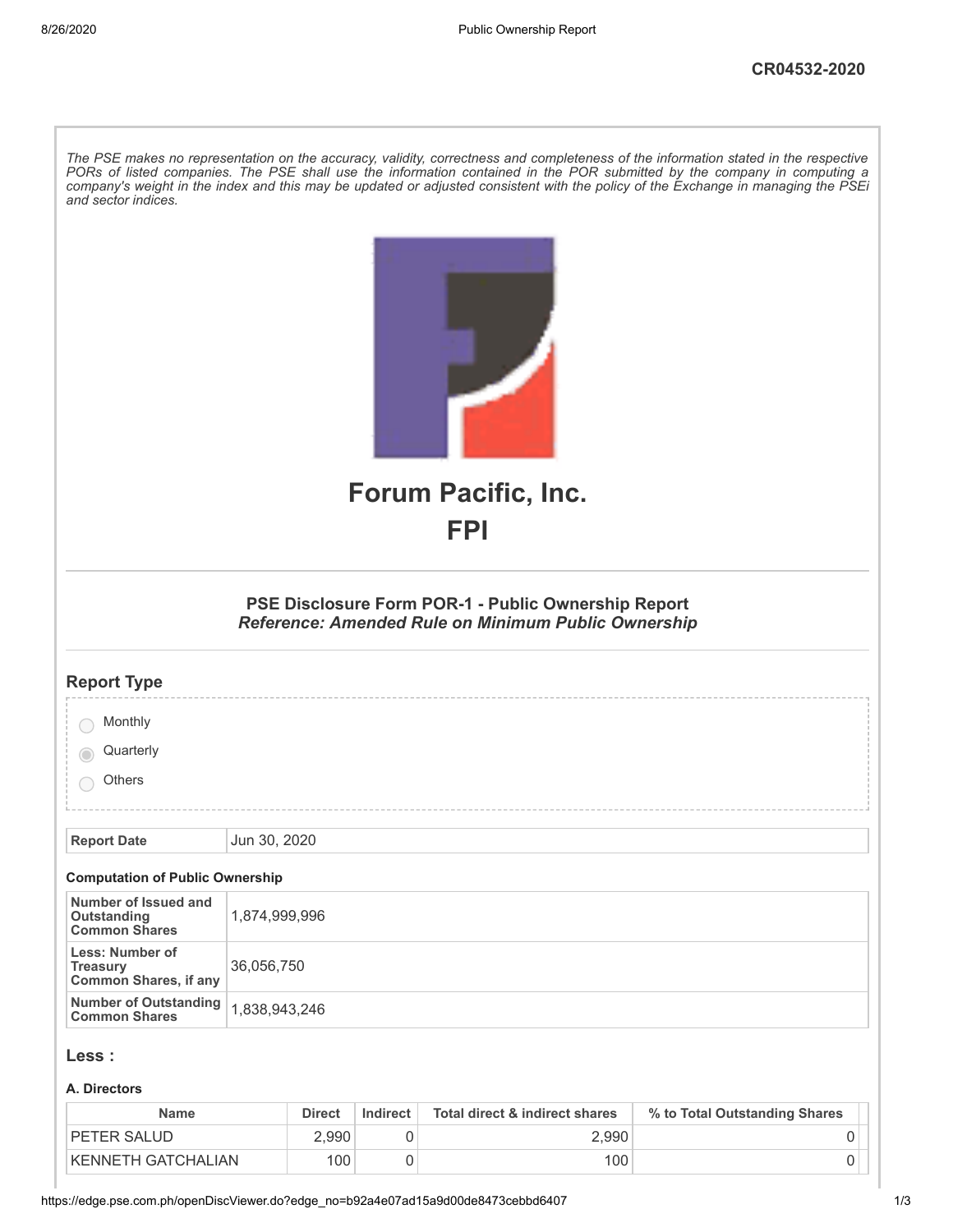| SERGIO ORTIZ-LUIS, JR. | 100     | 100     |     |
|------------------------|---------|---------|-----|
| <b>ELVIRA TING</b>     | 400,001 | 400,001 | 0.2 |
| LAMBERTO MERCADO, JR.  | 100     | 100     |     |
| <b>BYOUNG HYUN SUH</b> | 1,000   | 1,000   |     |
| <b>ARTHUR PONSARAN</b> |         |         |     |
| <b>JOAQUIN OBIETA</b>  |         |         |     |
| <b>OMAR GUINOMLA</b>   | 100     | 100     |     |
| <b>RICHARD RICARDO</b> | 100     | 100     |     |
| <b>RUBEN TORRES</b>    | 100     | 100     |     |
|                        | 404,593 | 404,593 | 0.2 |

#### B. Officers

| <b>Name</b> | <b>Direct</b> | Total direct & indirect shares<br>Indirect |  | % to Total Outstanding Shares |
|-------------|---------------|--------------------------------------------|--|-------------------------------|
|             |               |                                            |  |                               |
|             |               |                                            |  |                               |

## C. Principal/Substantial Stockholders

| <b>Name</b>                                 | <b>Direct</b> | Indirect | <b>Total direct &amp; indirect</b><br>shares | % to Total Outstanding<br><b>Shares</b> |
|---------------------------------------------|---------------|----------|----------------------------------------------|-----------------------------------------|
| INTERNATIONAL POLYMER<br><b>CORPORATION</b> | 496,887,494   |          | 496,887,494                                  | 27.02                                   |
| THE WELLEX GROUP, INC.                      | 376,950,000   |          | 376,950,000                                  | 20.49                                   |
|                                             | 873,837,494   | 0        | 873,837,494                                  | 47.51                                   |

## D. Affiliates

| <b>Name</b> | <b>Direct</b> | Indirect | Total direct & indirect shares | % to Total Outstanding Shares |  |
|-------------|---------------|----------|--------------------------------|-------------------------------|--|
|             |               |          |                                |                               |  |
|             |               |          |                                |                               |  |

## E. Government

| <b>Name</b> | <b>Direct</b> | Indirect | Total direct & indirect shares | % to Total Outstanding Shares |
|-------------|---------------|----------|--------------------------------|-------------------------------|
|             |               |          |                                |                               |
|             |               |          |                                |                               |

# F. Banks

| <b>Name</b> | <b>Direct</b> | Total direct & indirect shares<br>Indirect |  | % to Total Outstanding Shares |
|-------------|---------------|--------------------------------------------|--|-------------------------------|
|             |               |                                            |  |                               |
|             |               |                                            |  |                               |

### G. Employees

| <b>Name</b> | <b>Direct</b> | Indirect | Total direct & indirect shares | % to Total Outstanding Shares |
|-------------|---------------|----------|--------------------------------|-------------------------------|
|             |               |          |                                |                               |
|             |               |          |                                |                               |

## H. Lock-Up Shares

| <b>Name</b> | <b>Direct</b> | Indirect | Total direct & indirect shares | % to Total Outstanding Shares |  |
|-------------|---------------|----------|--------------------------------|-------------------------------|--|
|             |               |          |                                |                               |  |
|             |               |          |                                |                               |  |

### I. Others

| Name | <b>Direct</b>            | <b>ndirect</b> | Total direct & indirect shares | % to Total Outstanding Shares |  |
|------|--------------------------|----------------|--------------------------------|-------------------------------|--|
|      | $\overline{\phantom{a}}$ |                |                                | -                             |  |